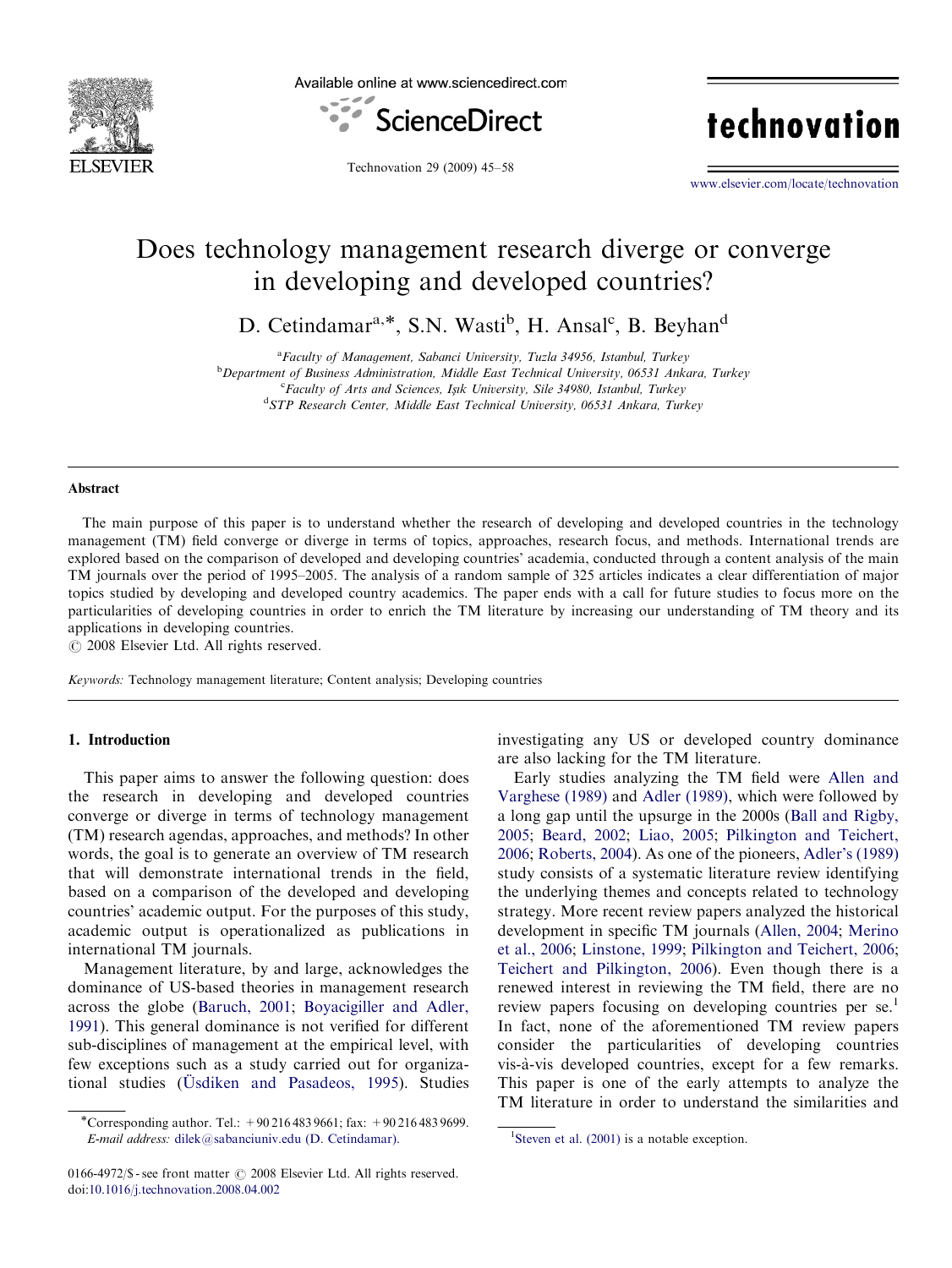differences of research published in major TM journals by authors coming from developing and developed countries. A comparative account of research carried out in developed and developing countries is presented along the following dimensions: (1) the general characteristics of articles, such as author affiliations and methodologies used, and (2) in-depth analysis of the research topics. For this purpose, a content analysis is carried out on 10 major TM journals [\(Ball and Rigby, 2005;](#page--1-0) [Linton and Thongpapanl,](#page--1-0) [2004\)](#page--1-0), focusing on the period from 1995 to 2005.

Section 2 of the paper will present an overview of the TM literature, followed by a section on the methodology adopted in the content analysis of the literature. Section 4 presents the results of the content analysis and hence demonstrates the general trends in TM literature, as well as the differences between developing and developed country TM research. The Section 5 ends with concluding remarks, the limitations of this study, and suggestions for future research.

#### 2. A review of TM literature

The TM discipline has a history of almost 50 years, as indicated in the special issue of IEEE Transactions on Engineering Management in 2004. TM has become an even more self-sustained discipline in the last 20 years with the emergence of specialized professional organizations, such as IAMOT (International Association for Management of Technology) and PICMET (Portland International Center for Management of Engineering and Technology), and the rapid increase in the number of publications and degree programs in the field after the late 1980s [\(Allen, 2004](#page--1-0); [Ball](#page--1-0) [and Rigby, 2005;](#page--1-0) [Roberts, 2004\)](#page--1-0). Some studies clearly point to the US government's 1987 publication ([National](#page--1-0) [Research Council, 1987](#page--1-0)) on the importance of TM for competitive advantage as one of the critical milestones in the development of the TM discipline, as it is believed that TM became one of the topics in management schools after this publication ([Pilkington and Teichert, 2006\)](#page--1-0). In fact, in January 2007, the education committee of IAMOT, led by Steven Walsh, announced its accreditation/certifications guidelines for graduate degrees in TM [\(IAMOT, 2007\)](#page--1-0), further establishing TM as a legitimate field for advanced study. In addition, well-established management associations have special divisions devoted to TM, such as the Technology and Innovation Management Division of the Academy of Management.

The analysis of a body of knowledge might take two forms, namely theoretical papers and systematic reviews [\(Adams et al., 2006\)](#page--1-0). In recent years, there has been wide acceptance of studying management knowledge by means of a systematic review of academic journals using content analysis, citation analysis, and bibliometrics ([Adams et al.,](#page--1-0) [2006;](#page--1-0) [Kostoff et al., 2006](#page--1-0); [Tranfield et al., 2003](#page--1-0)). Within this approach, some reviews use ad hoc or experiencebased classifications ([Allen, 2004](#page--1-0); [Allen and Varghese,](#page--1-0) [1989;](#page--1-0) [Ball and Rigby, 2005\)](#page--1-0), while others utilize citation

index analysis [\(Pilkington, 2006](#page--1-0); [Pilkington and Teichert,](#page--1-0) [2006;](#page--1-0) [Teichert and Pilkington, 2006](#page--1-0)) or keyword analysis [\(Merino et al., 2006\)](#page--1-0). The present work uses a content analysis approach to systematically review the TM literature. A major reason for the selection of a systematic review perspective is the eclectic and diverse intellectual base of TM. TM has an unusually high degree of interaction with other disciplines ([Drejer, 1997\)](#page--1-0), which blurs its boundaries with competing fields ([Pilkington and](#page--1-0) [Teichert, 2006;](#page--1-0) [Roberts, 2004\)](#page--1-0).

The TM review papers mentioned earlier are, to a large extent, limited to a review of one particular journal. One of the early studies analyzing the TM field is based on the papers published in R&D Management ([Allen and Vargh](#page--1-0)[ese, 1989\)](#page--1-0). More recent studies analyze the historical development in Technovation ([Pilkington and Teichert,](#page--1-0) [2006\)](#page--1-0), Research Policy ([Teichert and Pilkington, 2006](#page--1-0)), and IEEE Transactions on Engineering Management [\(Allen,](#page--1-0) [2004;](#page--1-0) [Pilkington, 2006\)](#page--1-0). Due to the differences in the techniques used to capture and classify the knowledge generated in the TM field, the review results of extant studies bring forward different sets of results. For example, in the 50th anniversary of the journal IEEE Transactions on Engineering Management (IEEE TEM), [Allen \(2004\)](#page--1-0) categorizes TM topics appearing in IEEE TEM into the following groups: (1) human resources; (2) strategy and policy; (3) product development, project management, and technology problem solving; (4) marketing, organizational and program management; (5) technology transfer and technology communication; (6) university–industry relations; (7) organizational structures and procedures; (8) planning and control, project selection, math modeling; (9) entrepreneurship and new ventures; (10) CAD, CAM, supply chain management. [Teichert and Pilkington \(2006\)](#page--1-0) use statistical techniques and analyze co-citation patterns at the author level for Research Policy and reveal seven major research streams: Technology Strategy, Research Policy for National Systems of Innovation, Application of Theories of the Firm, Econometric Applications and Technometrics, Globalization and International R&D Networks, Reinforcing Evolutionary Dynamics and Lock-in Effects, and Evolutionary Economics of Technological Change.

As noted earlier, there are hardly any review papers specifically focusing on developing countries. The concern of this paper is not merely noting authors coming from developing countries, but also identifying their involvement and contributions to the development of TM. In other words, we try to see if papers coming from developing countries generate a similar body of knowledge compared to their counterparts in developed countries; a question largely left unanswered by previous work. This question brings us to the well-known discussion of convergence or divergence of theories in the management discipline [\(Alatas, 2003](#page--1-0); [Baruch, 2001](#page--1-0)). In the field of TM, available data to pass judgments on the convergence and divergence views are lacking. Is there really convergence of theories